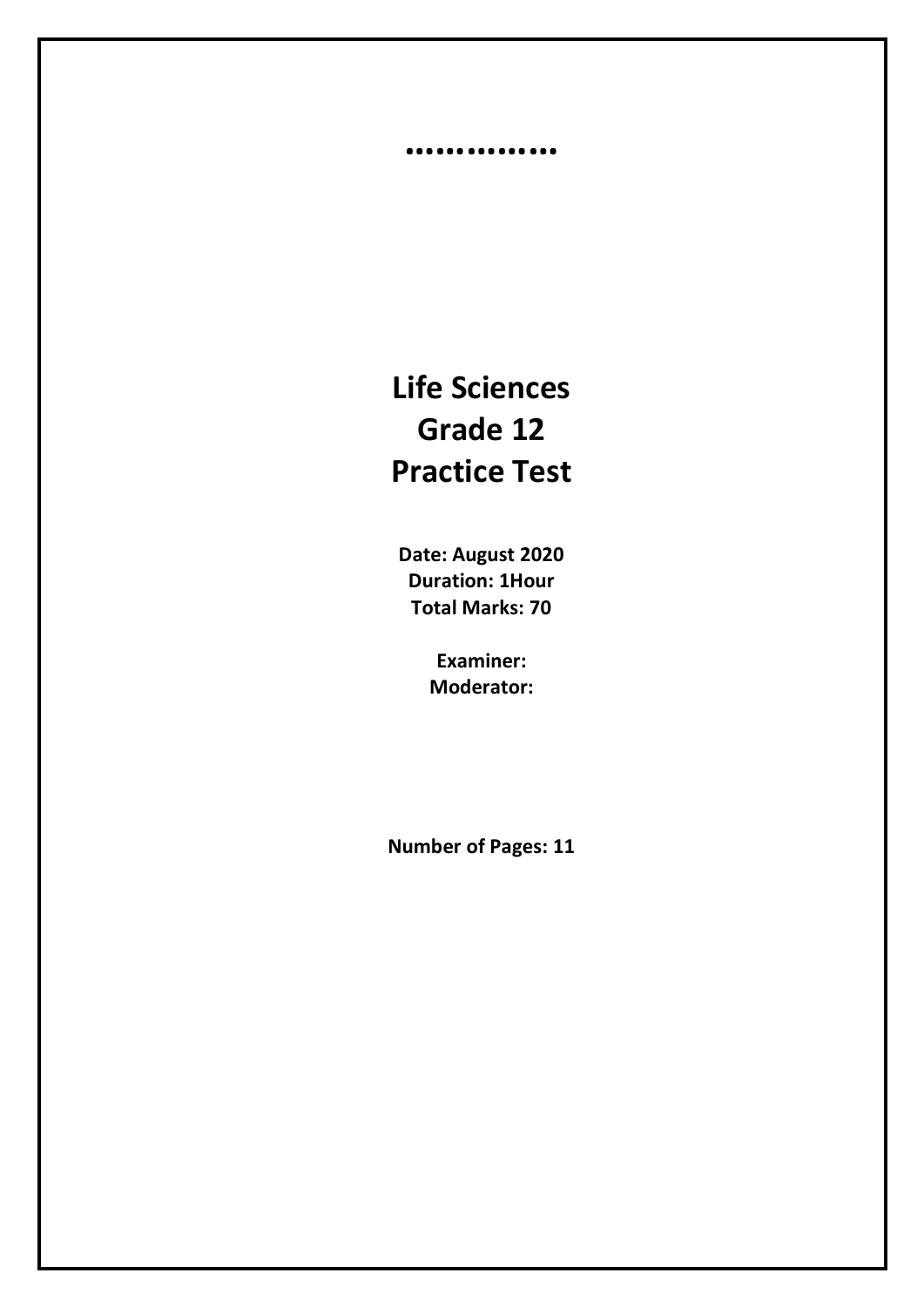#### **INSTRUCTIONS AND INFORMATION:**

#### **Read the following instructions carefully before answering the questions.**

- 1. Answer ALL the questions in the ANSWER BOOK provided.
- 2. Start the answer to EACH section at the top of a NEW page.
- 3. Number the answers correctly according to the numbering system used in this question paper.
- 4. Present your answers according to the instructions of each question.
- 5. If answers are not presented according to the instructions of each question, candidates will lose marks.
- 6. ALL drawings should be done in pencil and labelled in blue or black ink.
- 7. Draw diagrams or flow charts only when requested to do so.
- 8. The diagrams in this question paper may NOT necessarily be drawn to scale.
- 9. The use of graph paper is NOT permitted.
- 10. Non-programmable calculators, protractors and compasses may be used.
- 11. Write neatly and legibly. Candidates will lose marks for slovenly and illegible work.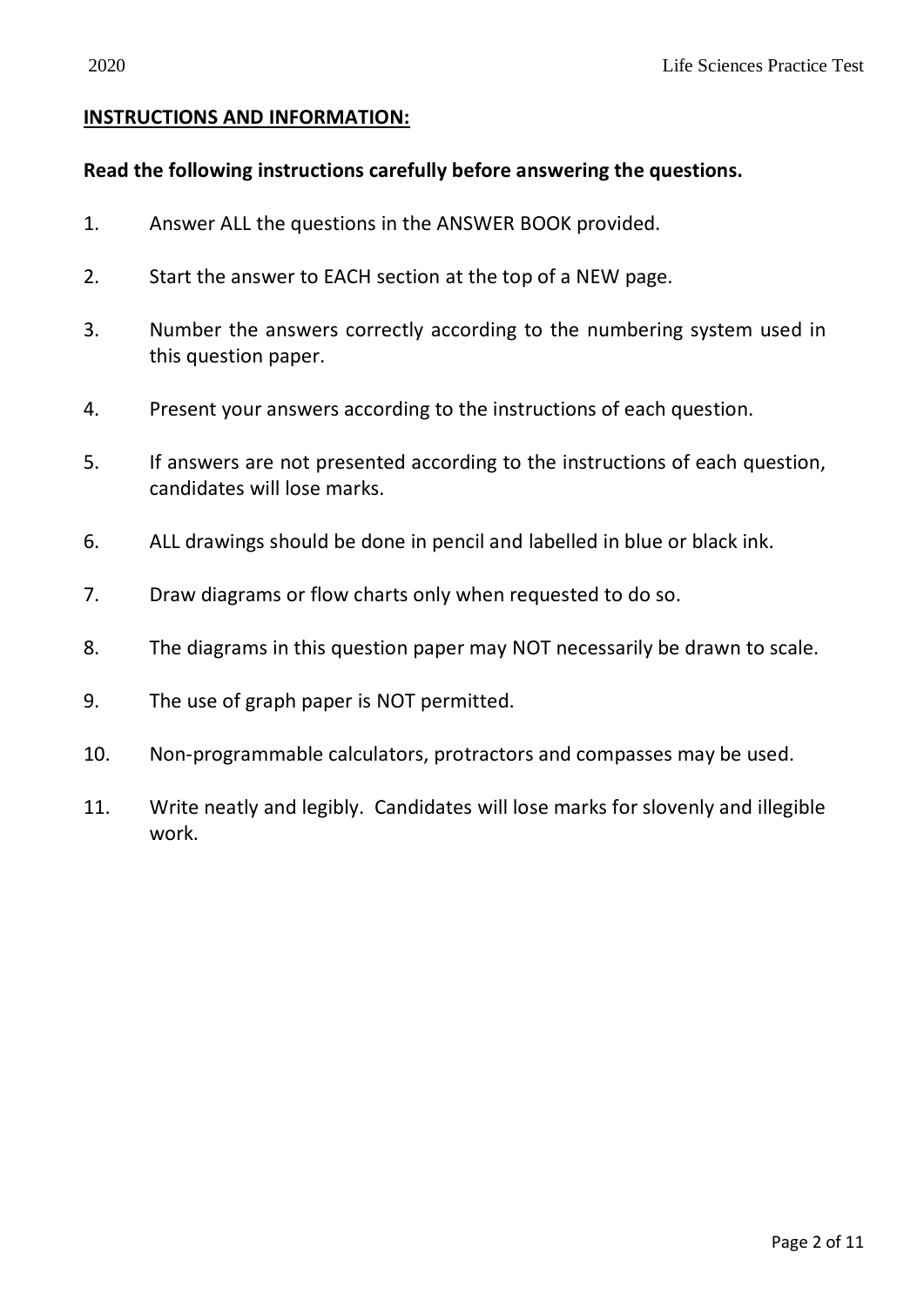## **SECTION A**

## **QUESTION 1**

- 1.1 Various options are provided as possible answers to the following questions. Choose the most correct answer and write only the letter  $(A - D)$  next to the question number  $(1.1.1 - 1.1.5)$  in the ANSWER BOOK, for example 1.1.7 D.
- 1.1.1 Which ONE of the following refers to a part of the nervous system that is involved in the regulation of body temperature?
	- A Corpus callosum
	- B Cerebellum
	- C Hypothalamus
	- D Spinal Cord
- 1.1.2 Given below is a list of functions performed by different organs in an organism.
	- (i) Excretion
	- (ii) Gaseous exchange
	- (iii) Nutrition
	- (iv) Protection

Which of the following combinations of the above functions are fulfilled by the amniotic egg?

- A (i), (ii) and (iii) only
- B (i), (iii) and (iv) only
- C (ii), (iii) and (iv) only
- D (i), (ii), (iii) and (iv)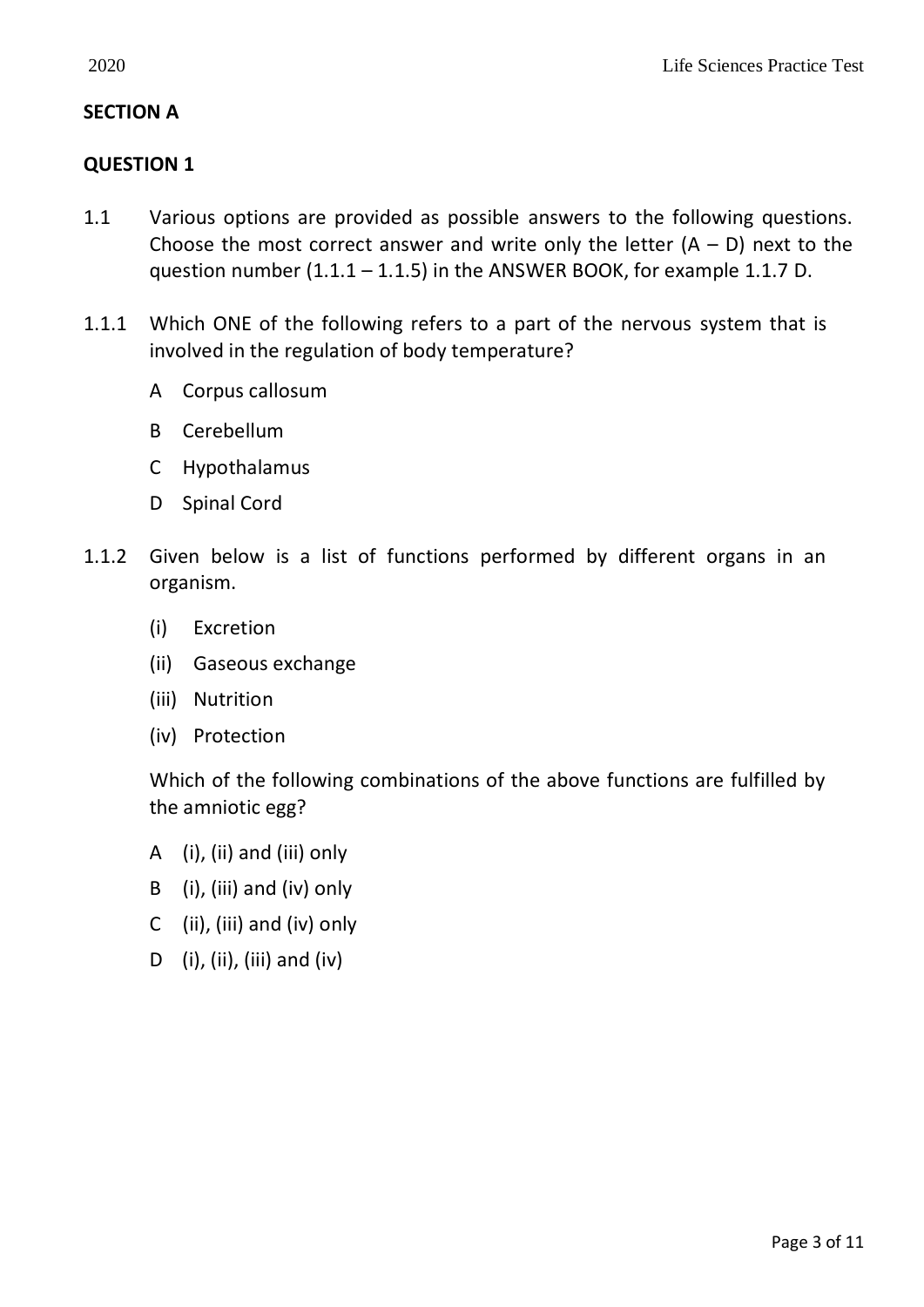- 1.1.3 An investigation was done to determine the effect of alcohol on the reaction time of a person. Reaction time was measured by the time it took to catch a ruler. The procedure was as follows:
	- The person's reaction time was first measured in a room with bright light.
	- The person was then given 200 ml of alcohol to drink.
	- After 15 minutes the reaction time of the person was measured for the second time, while he/she was in a room with dim light.
	- Ten measurements were recorded each time and an average was calculated.

How was the validity of the investigation **decreased**?

- A The reaction time was measure by the time it took to catch a ruler.
- B The person's reaction time was measured in the absence of alcohol the first time.
- C Reaction time was measured the second time under different light conditions.
- D Only ten measurements were recorded.
- 1.1.4 The diagram below shows an investigation in which a pot plant is subjected to unilateral light.



Which of the following is true about the investigation?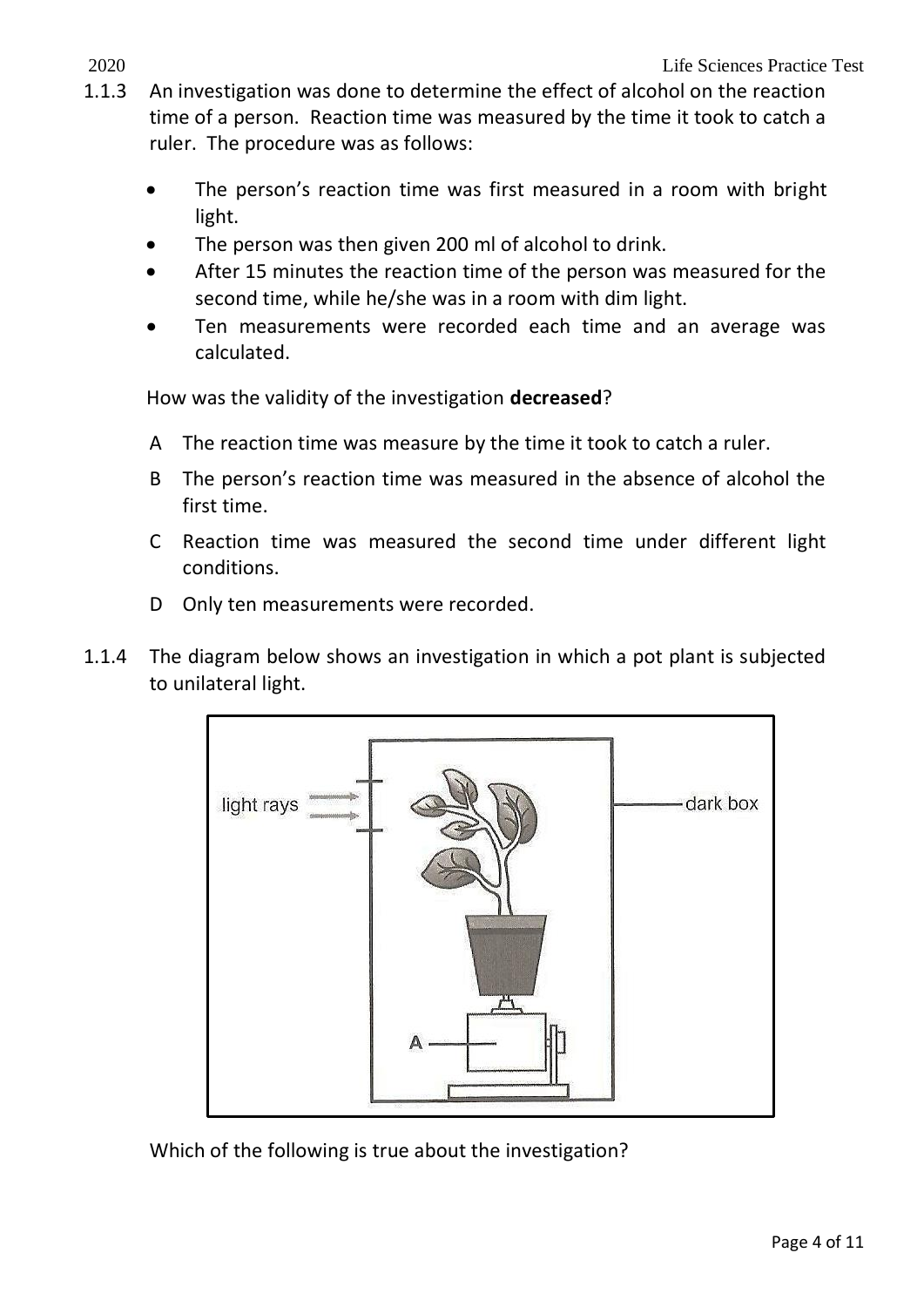- A Apparatus A is stationary i.e. the plant is not being rotated.
- B Geotropism is being investigated.
- C Apparatus A is turning, therefore rotating the plant.

DThe plant shoot is showing negative phototropism.

(**4 × 2) (8)**

- 1.2 Give the correct biological term for each of the following descriptions.
- 1.2.1 Growth response of a plant to an external stimulus.
- 1.2.2 A delicate mucous membrane that covers the front of the eye and lines the eyelids.
- 1.2.3 A chemical substance that transmits impulses between two neurons.

 $(3 \times 1)$  (3)

## **TOTAL SECTION A:11**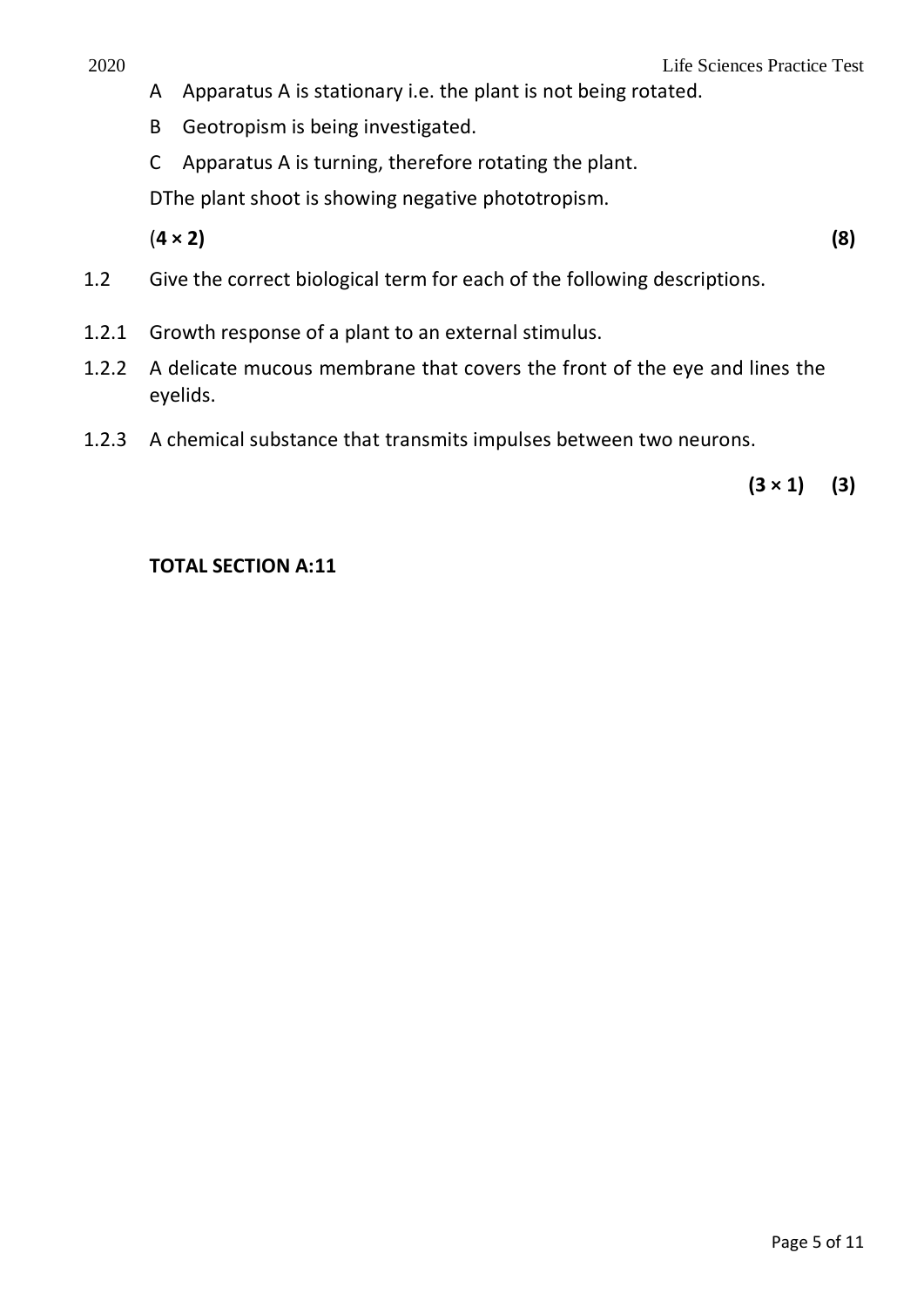## **SECTION B**

## **QUESTION 2**

2.1 The glucose concentration of the blood is maintained within the range 80 – 90 mg per 100 cm<sup>3</sup> blood. The figure below is a flow chart showing how the body responds to changes in the glucose concentration of the blood after the absorption of a carbohydrate-rich meal and during strenuous exercise.



- 2.1.1 Name the type of control system that returns the blood glucose concentration to  $80 - 90$  mg per 100 cm<sup>3</sup> blood.  $(1)$
- 2.1.2 Name organs **A** and **D**. (2)

2.1.3 Identify hormones **B** and **C**. (2)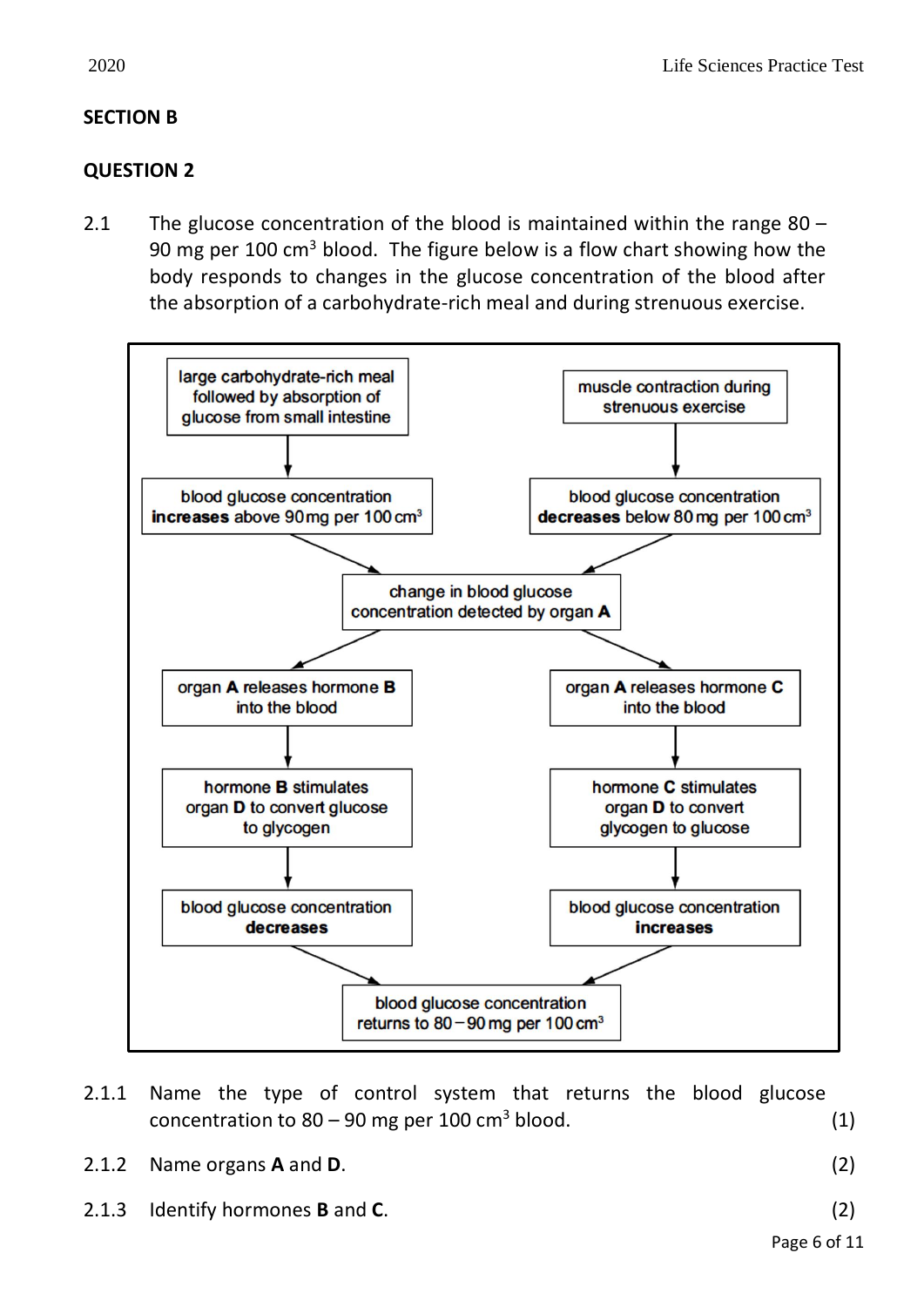- 2.1.4 (a) Name the disorder in which a person's body does not respond to hormone **B** even though it is produced in sufficient quantities. (1)
	- (b) Suggest how the disorder named in QUESTION 2.4.4 (a) can be managed. (1)
- 2.1.5 Why does the blood glucose concentration decrease during strenuous exercise? (2)
- 2.1.6 Suggest why glucose is converted to glycogen rather than kept as glucose inside the cells. (2)
	- [**11]**

2.2 Study the diagram below and answer the questions that follow.

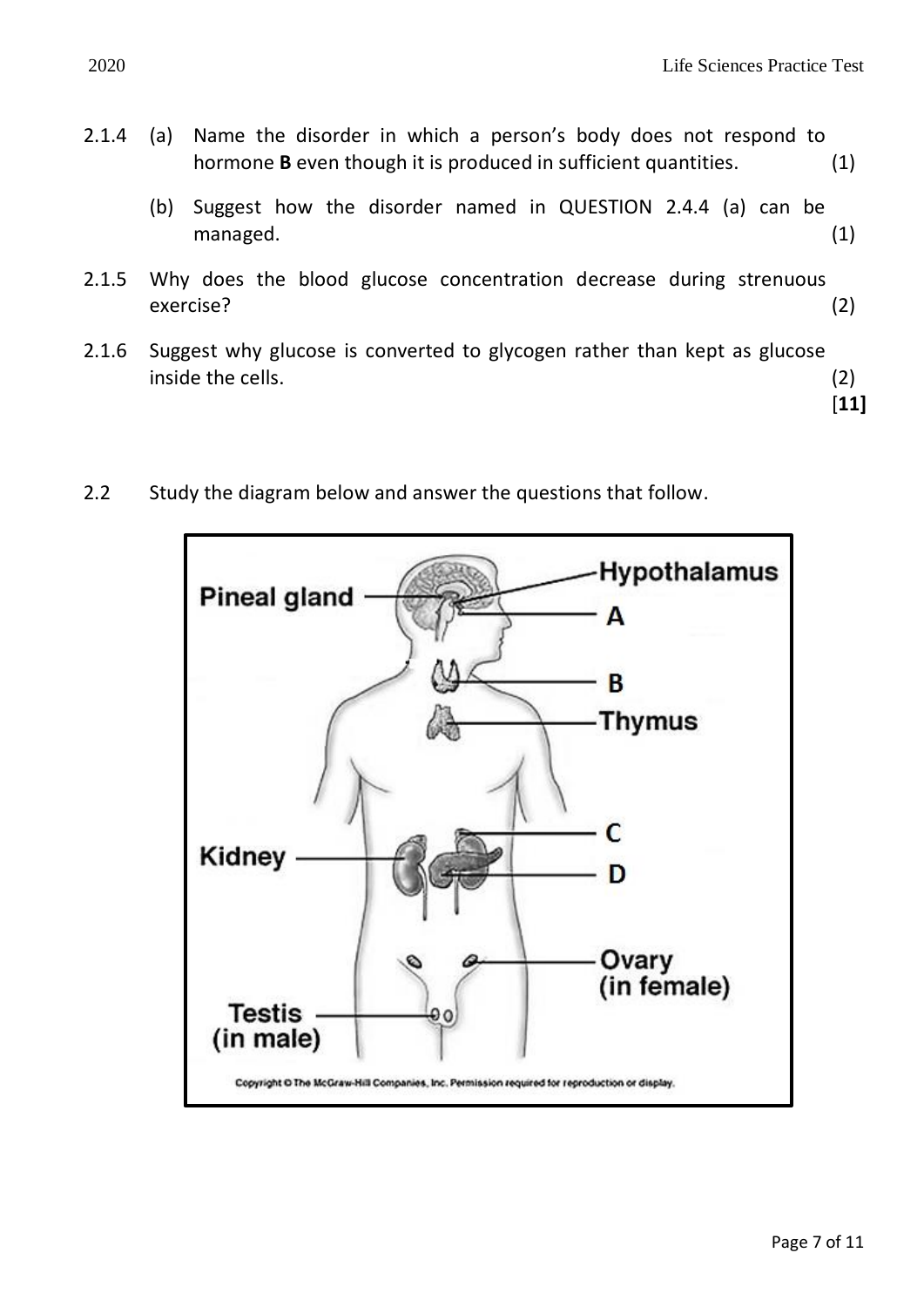**[12]**

A hormone secreted by one of the glands labelled A to D has the following effects:

- Heartbeat increases
- Vasoconstriction of blood vessels to the gut
- Dilation of pupils
- 2.2.1 Give the **letter and name** of the gland that secretes the hormone which brings about the changes listed above. (2)
- 2.2.2 Explain the significance of each of the following changes:

| (a) Heartbeat increases |     |
|-------------------------|-----|
| (b) Pupils dilate       | (2) |

2.2.3 Explain the relationship between gland A and the kidney on a hot day. (6)

## **QUESTION 3**

- 3.1 A botanist wanted to investigate the effect that 2 plant hormones (A and B) had on the germinationof seeds, He used the following procedure
	- He allowed lettuce seeds to germinate
	- He then measured the concentration (in nano grams per gram) of each of the two hormones, A and B, in the seeds over a period of 40 days
	- His results are show in the table below.

| Time (in days) |               | Concentration of   Concentration of | Percentage     |
|----------------|---------------|-------------------------------------|----------------|
|                | Hormone a (in | Hormone a (in                       | germination of |
|                | ng/g)         | ng/g)                               | seeds          |
|                | 350           |                                     |                |
| 10             | 70            | 20                                  | 10             |
| 20             | 50            | 45                                  | 65             |
| 30             | 20            | 70                                  | 80             |
| 40             | 10            | 55                                  | 95             |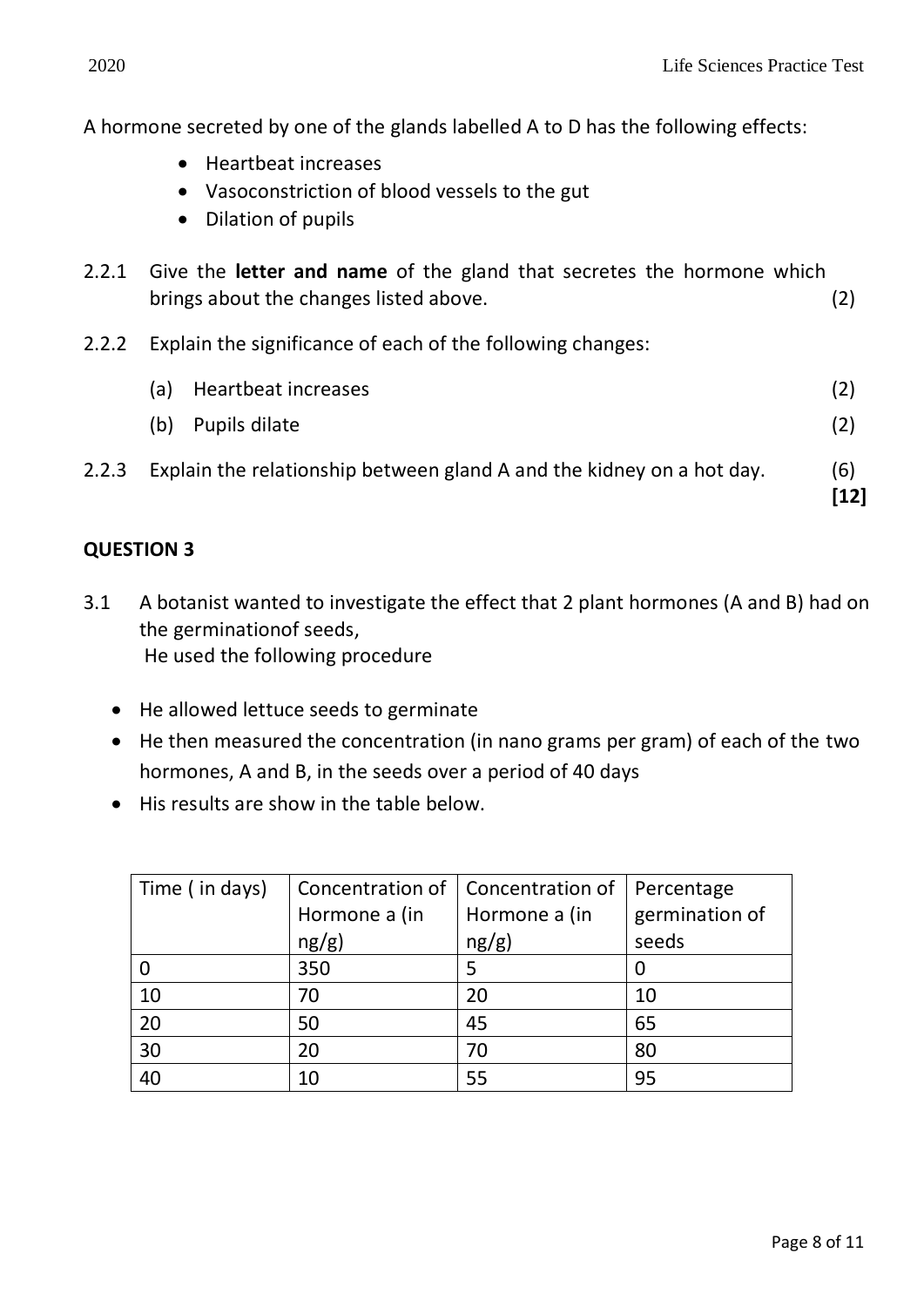- 3.1.1 Describe the relationship between the levels of hormone A and the percentage germination of seeds. (2)
- 3.1.2 (a) Use your answer in question 3.1.1 to show which hormone is represented by A (1)
	- (b) Explain your answer in question 3.1.2 (a) (2)
- 3.1.3 Plot a graph to show the effect that hormone b has on the germination  $\sigma$  seeds. (6) **[11]**
- 3.2 An investigation was carried out to determine the influence of alcohol on the volume of urine produced.

12 healthy, 23 year-old males of similar height and mass participated in the investigation

The investigation was conducted as follows

- The men were divided into two groups of six each, group A and group B
- The two groups ate the same food and did the same exercise for the 24 hour period before testing
- Each group was given the following to drink after 24 hour period
	- Group A : 1 litre of alcohol free beer
	- Group b : 1 litre of alcoholic beer
- Urine was collected from each man every hour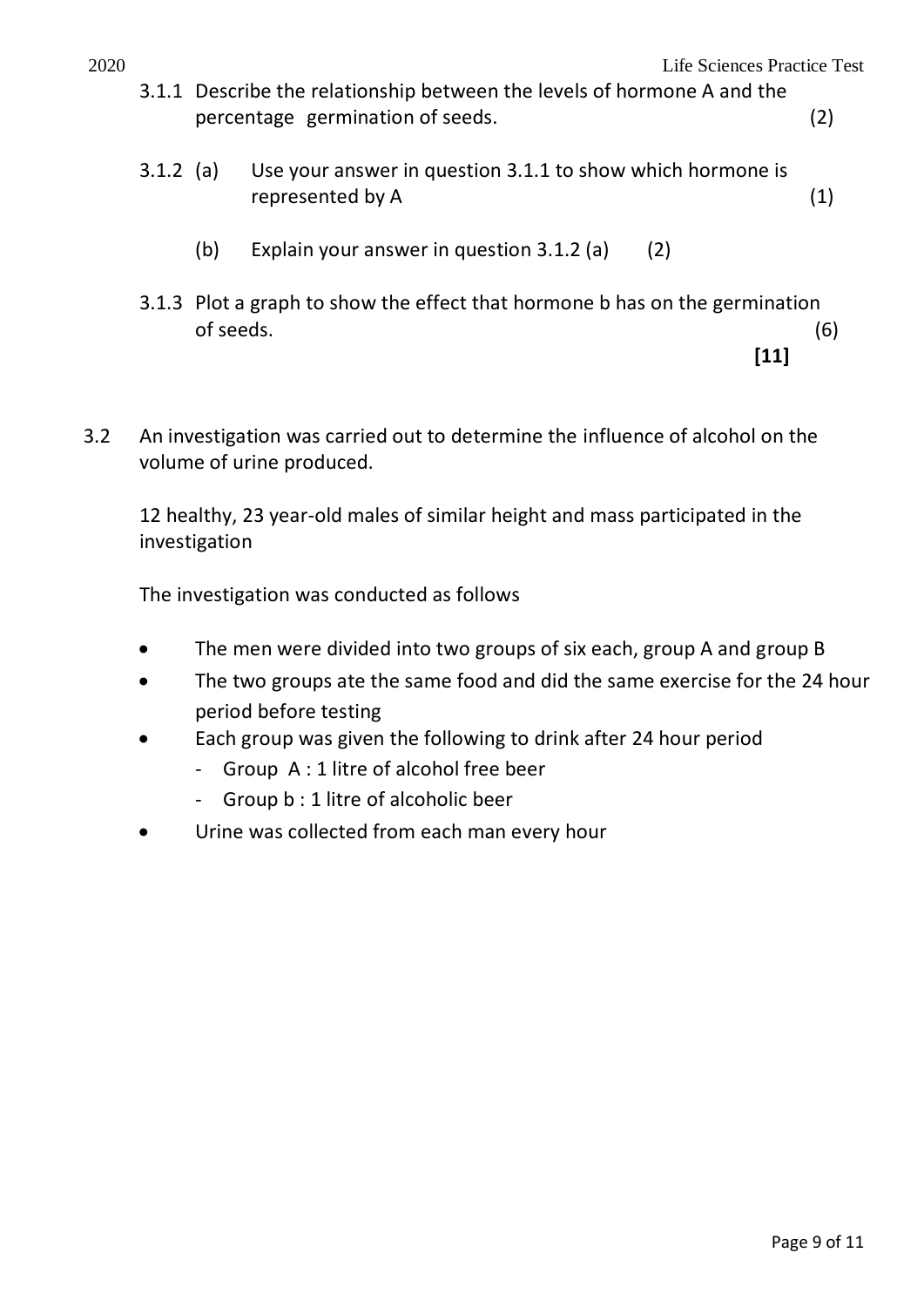Assume that the volume of urine collected is equal to the volume of urine produced The results of the investigation are shown in the table below

| Time of<br>collection | Average volume of urine<br>collected (mL) |         |  |
|-----------------------|-------------------------------------------|---------|--|
|                       | Group a                                   | Group b |  |
| After 1 hour          | 599                                       | 643     |  |
| After 2               | 413                                       | 504     |  |
| hours                 |                                           |         |  |
| After 3               | 112                                       | 132     |  |
| hours                 |                                           |         |  |

#### 3.2.1 State:

|       | (a) | The dependant variable in this investigation                              |     |
|-------|-----|---------------------------------------------------------------------------|-----|
|       | (b) | Two planning steps the investigators had to take before the               |     |
|       |     | investigation could start.<br>(2)                                         |     |
|       | (c) | Two factors that need to remain constant, other than the ones             |     |
|       |     | mentioned.                                                                | (2) |
|       | (d) | Two steps that the investigators took to ensure the reliability           |     |
|       |     | of the investigation.                                                     | (2) |
| 3.2.2 |     | Based on the results; explain how the intake of alcohol influences the    |     |
|       |     | secretion of ADH and consequently the volume of urine that is produced by |     |
|       |     | both kidneys.                                                             | 4   |

## **TOTAL SECTION B:45**

**[11]**